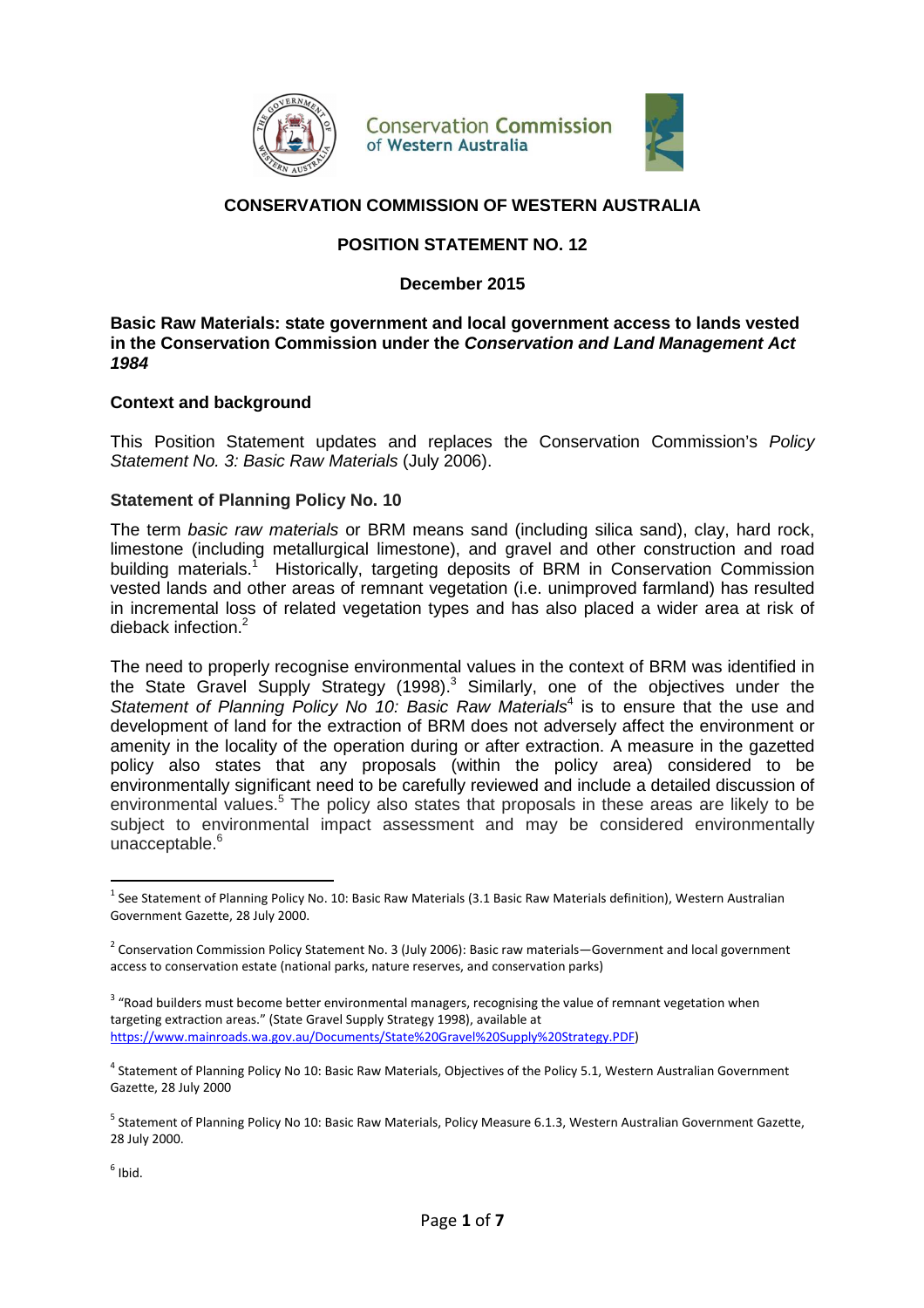Clause 6.5.2 of the Statement of Planning Policy No. 10 Basic Raw Materials (Government Gazette 2000) states the following:

"The Western Australian Planning Commission may favourably consider limited extraction operations on land reserved or proposed to be reserved in region schemes for State forest or other public purposes, where the purpose and values for which the land is reserved are not jeopardised."

In addition, the Statement of Planning Policy No. 10 (Clause 6.6.1) specifies that "extractive industry operations will need the relevant approvals of, and comply with relevant legislation, policies and guidelines of other agencies including the Department of Minerals and Energy, the Water and Rivers Commission, the Department of Conservation and Land Management, the National Parks and Nature Conservation Authority, the Lands and Forest Commission and the Environmental Protection Authority." One of the policies listed in the Gazetted Policy is the Conservation Commission's policy on Basic Raw Materials.<sup>7</sup> This policy update captures the principles contained in that policy.

See Appendix 1 for more information on planning policies and legislation relevant to basic raw materials in Western Australia.

### **EPA Interim Strategic Advice to the Minister for Environment under section 16(e) of the Environmental Protection Act 1986 (Perth and Peel @ 3.5 Million: environmental impacts, risks and remedies).**

In July 2015, in its Interim Strategic Advice to the Minister for Environment under section 16(e) of the Environmental Protection Act 1986<sup>8</sup> the Environmental Protection Authority (EPA) recognised that historically, the case by case approach to BRM proposals has resulted in significant land use planning conflict and sub-optimal environmental outcomes. The EPA also indicated that the extraction of these materials—which are often coincident with areas of high biodiversity value—can have a significant effect on the environment. In its advice, the EPA put forward the following four recommendations that specifically relate to BRM:

- 1. That the State Government, in finalising activity footprints for the extraction of BRM, should preference existing cleared land to avoid clearing high value vegetation.
- 2. That the Western Australian Planning Commission should ensure the Sub-regional Structure Plans or other appropriate planning instruments are consistent with and reflect interagency master planning undertaken for basic raw materials.
- 3. That the State Government support the development of demand management policy responses to ensure that the basic raw materials are used sustainably.
	- a) Promote novel development approaches in the urban and industrial areas to efficiently use BRM and minimise demand.
	- b) Promote the use of waste-derived products (such as mining and industrial byproducts and construction and demolition waste) as a replacement source of raw materials and to modify or recreate landforms for approved land uses.

 $\overline{a}$ 

 $^7$  Basic raw materials policies of the Land and Forests Commission and the National Parks and Nature Conservation Authority.

<sup>8</sup> EPA (WA). Interim Strategic Advice to the Minister for Environment under section 16(e) of the *Environmental Protection Act 1986.* July 2015. Available at http://www.epa.wa.gov.au/EPADocLib/Perth-Peel-s16e-interim-advice-2015-web.pdf (Perth and Peel @ 3.5 Million: environmental impacts, risks and remedies)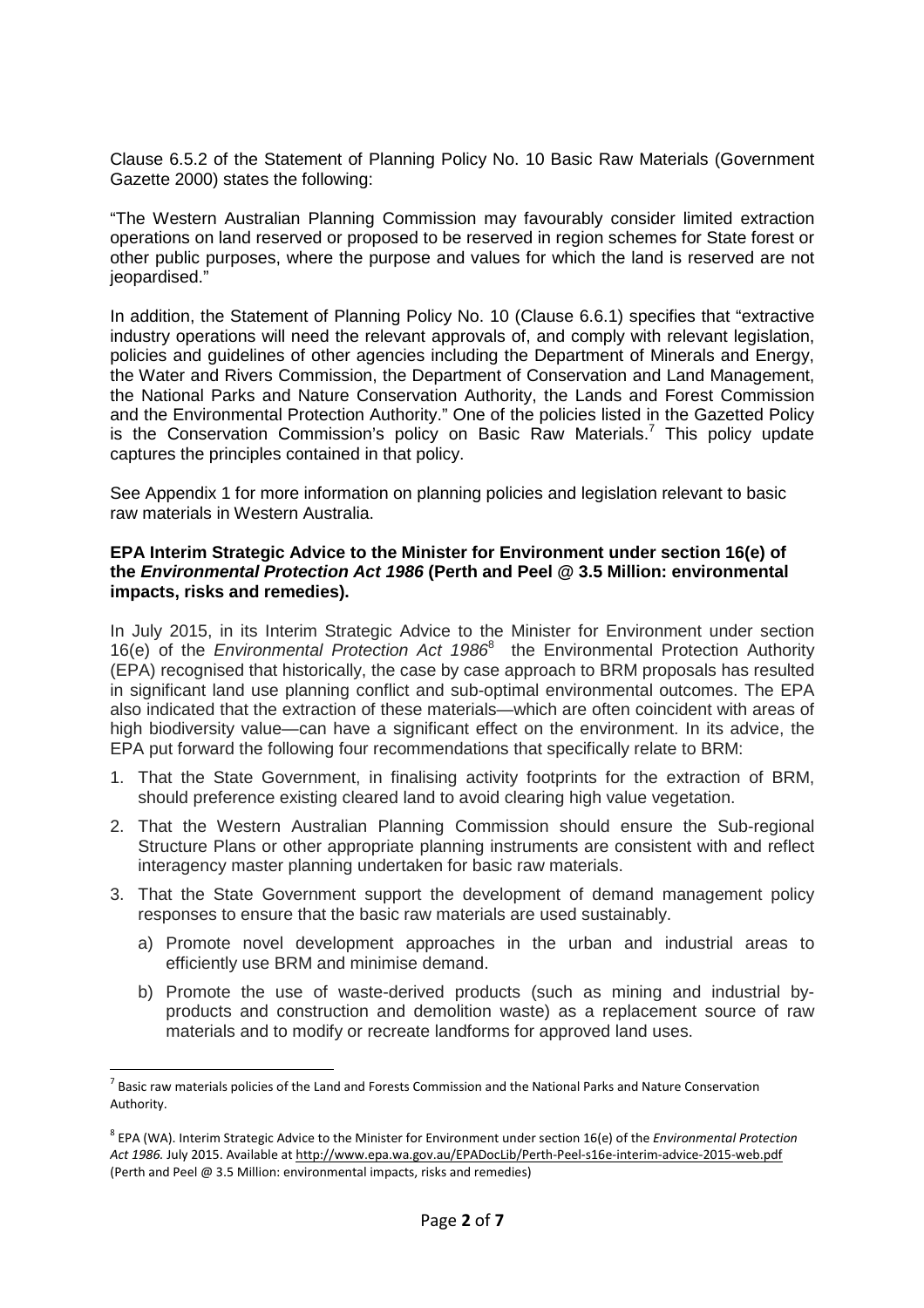4. That the State Government develop a contemporary Government policy and regulatory regime for BRM including a review (including an update of State Planning Policy 2.4 Basic Raw Materials).<sup>9</sup>

## **Old-Growth Forest**

The exploration and extraction of basic raw materials is not permitted in old-growth forest.<sup>10</sup> Vehicles involved in extraction of basic raw material are not permitted to leave the road through old-growth forest unless the approval of the relevant Regional Manager (Department of Parks and Wildlife) has been obtained. Existing extraction sites in old-growth forest should, where reasonable and practicable, be closed and rehabilitated.<sup>11</sup>

For more information on standards for the management and rehabilitation of areas quarried for BRM on lands vested in the Conservation Commission and managed by the Department of Parks and Wildlife see Guidelines for the Management and Rehabilitation of Basic Raw Material Pits available at http://www.dpaw.wa.gov.au/images/documents/conservationmanagement/forests/FMP/preparing\_FMP\_2014-23/guideline\_brm\_rehabilitation.pdf.<sup>12</sup>

See also Appendix 2 Operations proposed to be undertaken (management activities) under the Forest Management Plan 2014-2023 specific to BRM.

### **Processes under the Mining Act 1976 and the Conservation and Land Management Act 1984**

If the following substances occur in Crown land (as opposed to private land), they are considered minerals for purposes of the *Mining Act 1978* (section  $8^{13}$ :

- limestone, rock or gravel;
- shale;
- sand; and
- clav.

The Commission's role in the approvals process through the Mining Act is therefore the same as in mining tenement applications. See the Conservation Commission's Position Statement on Mining (Attachment 6).

Although a principal mechanism for the extraction of BRM is therefore available through the Mining Act 1978, access to BRM by government agencies and local governments has generally followed the process for leases issued under the Conservation and Land Management Act 1984.

 $\overline{a}$ 

<sup>9</sup> Ibid. *State Planning Policy 2.4 Basic Raw Materials* refers to the Gazetted Statement of Planning Policy No 10*,* supra note 4.

<sup>&</sup>lt;sup>10</sup> Department of Parks and Wildlife (2009) Guidelines for Protection of the Values of Informal Reserves and Fauna Habitat Zones available through http://www.dpaw.wa.gov.au/management/forests/about-our-forests/171-protecting-ourbiological-diversity

 $11$  Ibid.

<sup>&</sup>lt;sup>12</sup> The Guidelines also refer to heritage values, landscape values, water conservation, and weed control.

 $13$  Oil shale, mineral sand, silica sand, garnet sand, kaolin, bentonite, attapulgite, and montmorillonite are covered by the *Mining Act 1978* on all land holdings (see section 8 of the Mining Act 1978 and Western Australian Planning Commission (2009) Basic raw materials Applicants' Manual available at http://www.planning.wa.gov.au/dop\_pub\_pdf/BRM\_Text.pdf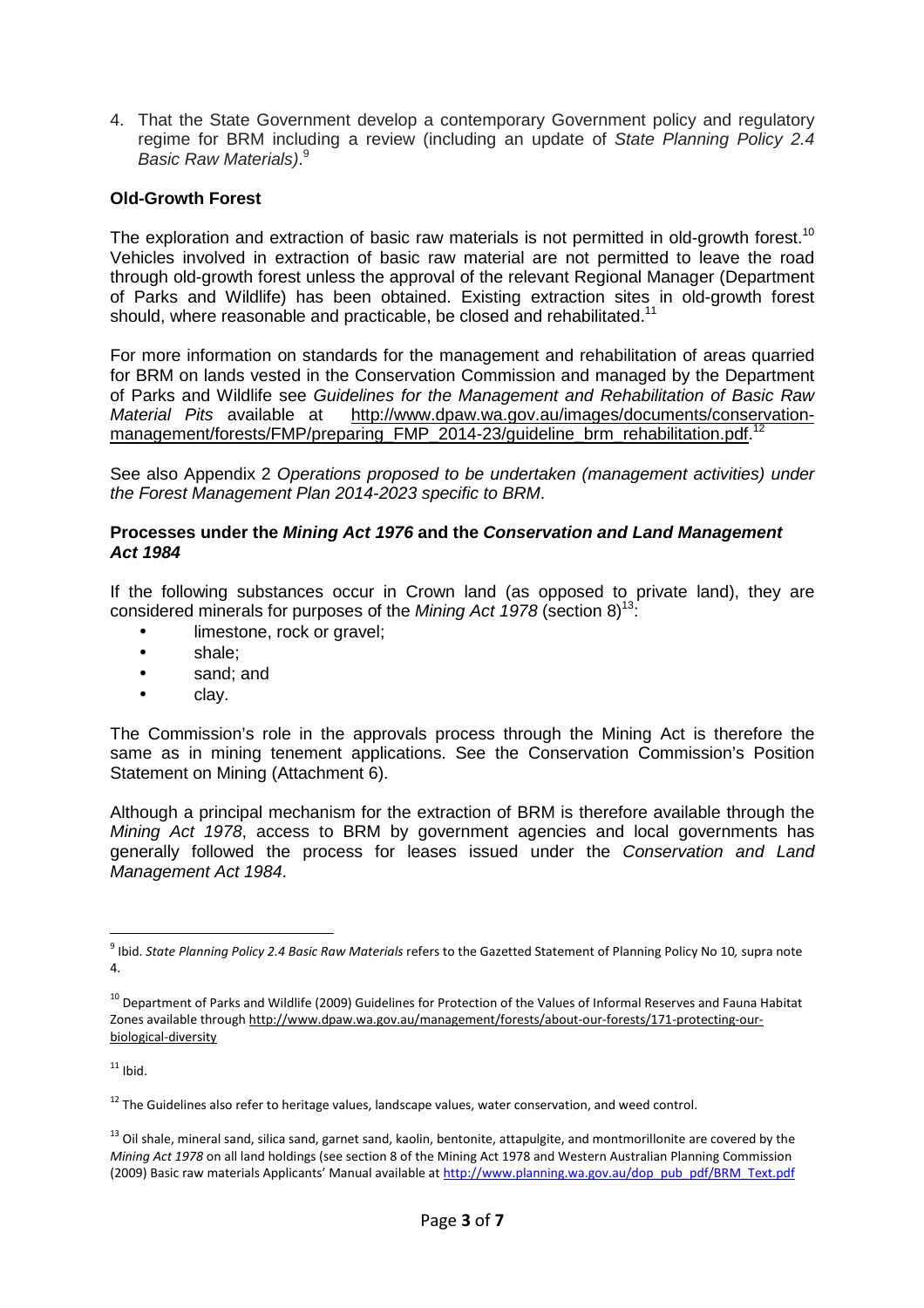# **The Conservation Commission's position:**

The Commission will be guided by the following principles in considering applications by local government authorities to access BRM within lands vested in it under the CALM Act:

- 1. The Conservation Commission expects to be consulted in cases where access to BRM from conservation reserves is proposed and:
	- the road or facility to be constructed is not adjacent to and not within the boundaries of CALM Act reserves; or
	- the use of that BRM does not serve the protection and management of the reserve; or
	- only after proper on-site environmental considerations, such as avoidance and mitigation have been fully documented by proponents.
- 2. In their project design, government agencies and local government authorities that seek to obtain BRM from CALM Act reserves must ensure that the biophysical values of conservation reserves are maintained by siting pits only in areas:
	- that are adequately represented in the local conservation estate and with the lowest biophysical values; and
	- where rehabilitation and dieback management will result in a completion and closure outcome that is compatible with the use and purpose of the reserve; and
	- that are positioned:
		- to provide the minimal risk of dieback introduction and spread
		- where sufficient vegetation occurs to accurately map/detect the Phytophthora dieback pathogen if present, and
		- where the vegetation community is not highly vulnerable to Phytophthora dieback.

Note: Access to BRM from lands vested in the Conservation Commission by other proponents, for purposes under the Mining Act 1978, will be considered on a case-by-case basis and may require referral to the EPA.

### **References:**

Conservation Commission of Western Australia 2011, Position Statement No. 2: Implementation of conservation reserve proposals, Conservation Commission of Western Australia, Perth.

Conservation Commission of Western Australia 2012, Position Statement No. 7: The threat of Phytophthora dieback to biodiversity values on lands vested in the Conservation Commission of Western Australia, Conservation Commission of Western Australia, Perth.

Conservation Commission of Western Australia 2013, Forest Management Plan 2014-2023, Conservation Commission of Western Australia, Perth available at http://www.conservation.wa.gov.au/management-planning/management-plans/forestmanagement-plan-2014-2023.aspx

Department of Parks and Wildlife (2008). Guidelines for the Management and Rehabilitation of Basic Raw Material Pits available at http://www.dpaw.wa.gov.au/images/documents /conservation-management/forests/FMP/preparing\_FMP\_2014- 23/guideline\_brm\_rehabilitation.pdf.

Department of Parks and Wildlife (2009) Guidelines for Protection of the Values of Informal Reserves and Fauna Habitat Zones available through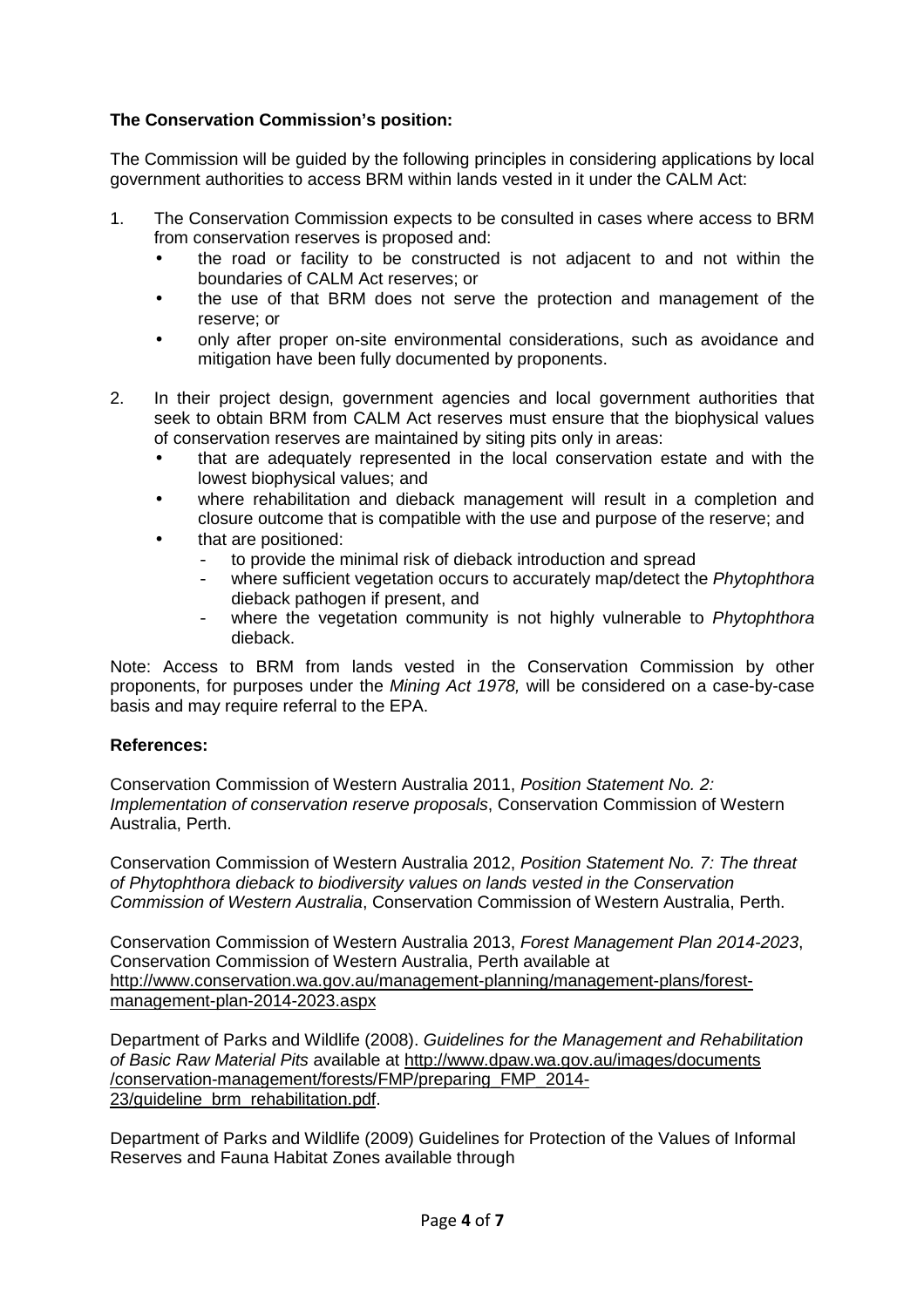http://www.dpaw.wa.gov.au/management/forests/about-our-forests/171-protecting-ourbiological-diversity

Environmental Protection Authority WA (July 2015). Interim Strategic Advice to the Minister for Environment under section 16(e) of the Environmental Protection Act 1986. July 2015. Available at http://www.epa.wa.gov.au/EPADocLib/Perth-Peel-s16e-interim-advice-2015 web.pdf (Perth and Peel @ 3.5 Million: environmental impacts, risks and remedies)

Government of Western Australia. State Gravel Supply Strategy (1998). Main Roads, Western Australia.

Government of Western Australia. Statement of Planning Policy No 10: Basic Raw Materials, Policy Measure 6.1.3, Western Australian Government Gazette, 28 July 2000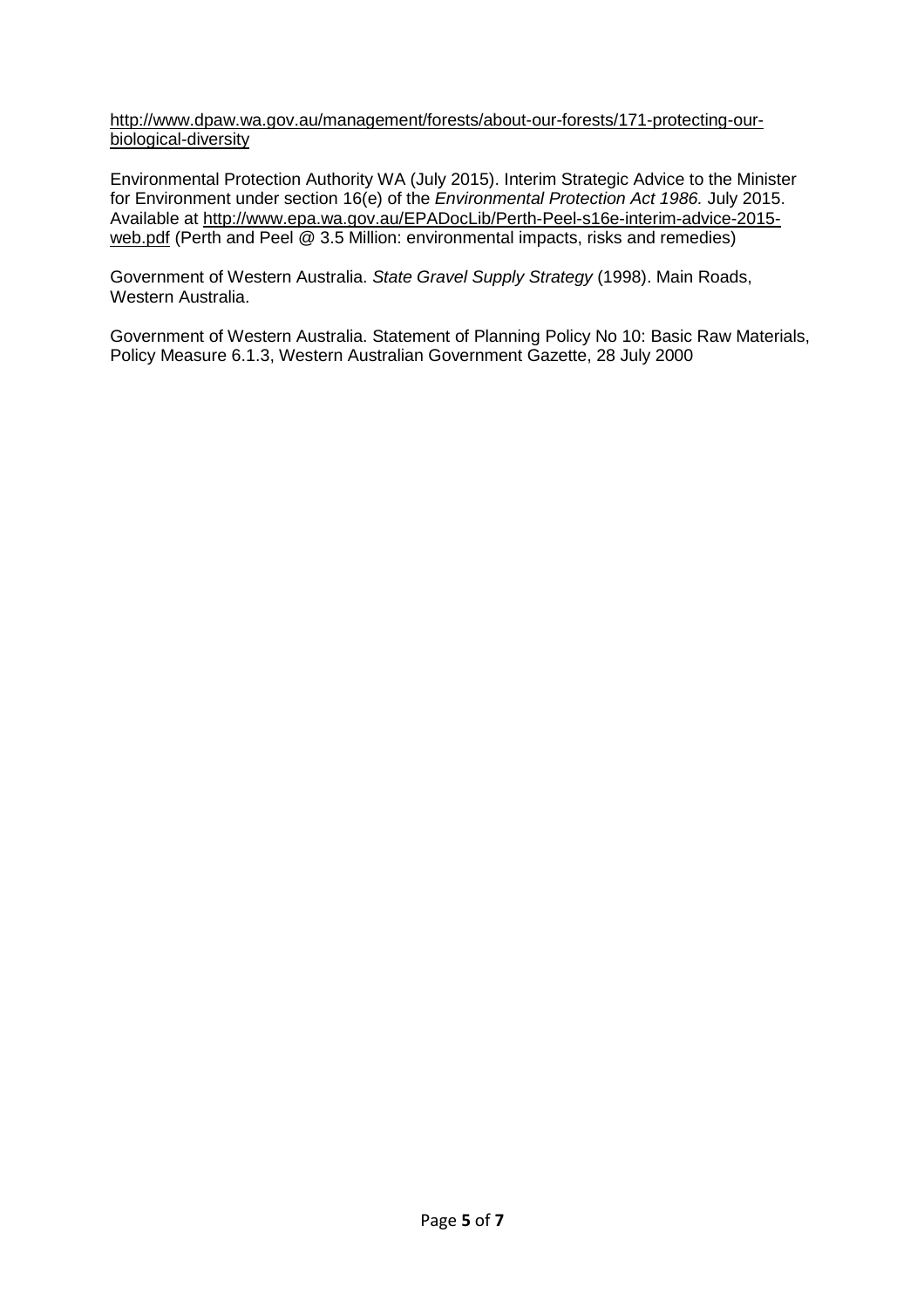# Appendix 1

 $\overline{a}$ 

### **Planning legislation and policies specific to Basic Raw Materials in Western Australia**

| Legislation                                           | Policy and relevant studies                                                                                                                                                                                                                                                                                                                                            | Public sector agency                                                       |
|-------------------------------------------------------|------------------------------------------------------------------------------------------------------------------------------------------------------------------------------------------------------------------------------------------------------------------------------------------------------------------------------------------------------------------------|----------------------------------------------------------------------------|
| Main Roads<br>Act 1930 <sup>14</sup>                  | State Gravel Supply Strategy WA (1998)                                                                                                                                                                                                                                                                                                                                 | Main Roads                                                                 |
| Planning and<br>Development<br>Act 2005 <sup>15</sup> | Statement of Planning Policy No.10: Basic Raw<br>Materials (July 2000) <sup>16</sup><br>Western Australian Planning Commission: Basic<br>Raw Materials, Demand and supply study for the<br>Bunbury-Busselton Region (August 2012) <sup>17</sup><br>Western Australian Planning Commission: Basic<br>Raw Materials Applicants' Manual (February<br>$2009$ <sup>18</sup> | Western Australian<br><b>Planning Commission</b><br>Department of Planning |

 $14$  An Act to consolidate and amend the law relating to and making provision for the construction, maintenance, and supervision of highways, main and secondary roads, and other roads, the control of access to roads and for other relative purposes.

<sup>&</sup>lt;sup>15</sup> An Act to provide for a system of land use planning and development in the State and for related purposes.

<sup>16</sup> A Planning Policy approved under section 29 of the *Planning and Development Act 2005*. This document also appears as *State Planning Policy 2.4 Basic Raw Materials* on the Department of Planning's website: http://www.planning.wa.gov.au/State-planning-policies.asp

<sup>&</sup>lt;sup>17</sup>A regional supply and demand analysis of the basic raw materials such as sand, gravel, hard rock and limestone required on the Bunbury- Busselton Coastal Plain to 2030, available at http://www.planning.wa.gov.au/publications/6448.asp

<sup>&</sup>lt;sup>18</sup>A manual to assist in understanding the legislative requirements in relation to access to basic raw materials, available at http://www.planning.wa.gov.au/Planning-guidelines-and-manuals.asp